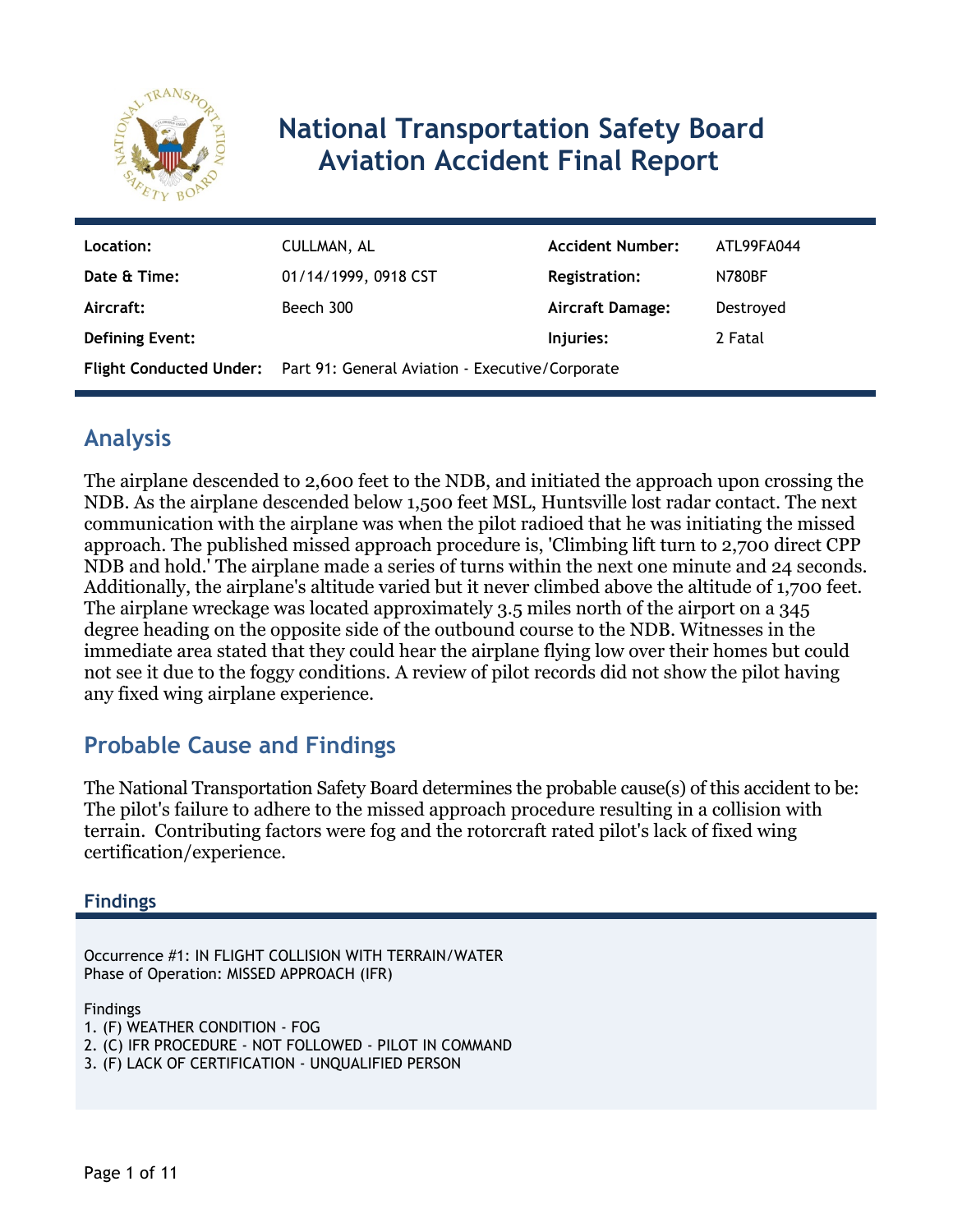## **Factual Information**

#### HISTORY OF FLIGHT

On January 14, 1999, at 0918 central standard time a Beech 300, N780BF, collided with the ground following a missed approach to Folsom Field in Cullman, Alabama. USA Healthcare-Leasing had recently purchased the airplane. It had been purchased for the purpose of entering in into service under the provisions of Title 14 CFR Part 91, as an executive/corporate airplane. Instrument meteorological conditions prevailed and an IFR flight plan was filed. However, the pilot filed an IFR flight plan using a reserved registration number N66FB, and type of aircraft as a BE-200. The purpose of the flight was to reposition the newly purchased airplane to Folsom Field for the new owner, USA Healthcare. The pilot and passenger sustained fatal injuries and the airplane was destroyed. The airplane departed Greenville, South Carolina, 0800, eastern standard time.

According to the Huntsville Air Traffic Controller (ATC), the ATC handling of the flight from Greenville was uneventful until the pilot initiated the "NDB RWY 20" approach at Folsom Field. The pilot received instructions from the air traffic controller to descend to 2,700 feet to "COLE SPRING (CCP) NDB", the initial approach fix, till established on the approach. The pilot, on his read back, stated, "cleared to 2,600..." The controller missed the error and did not correct the pilot. The airplane descended to 2,600 feet to the NDB, and initiated the approach. As the airplane descended below 1,500 feet MSL, radar contact was lost. The next communication with the airplane was when the pilot radioed that he was initiating the missed approach. The published missed approach procedure is, "Climbing left turn to 2,700 direct CCP NDB and hold."

The airplane made a series of turns within the next one minute and 24 seconds. It initially turned left to a heading of approximately 160 degrees, then left to approximately 040 degrees, then turned left to a heading of approximately 250 degrees and flew through the course to the NDB. After flying through the course, the airplane turned back right to the final radar indicated heading of approximately 020 degrees. The airplane never established a course direct to the NDB, and the airplane's altitude varied but it never climber above the altitude of 1,700 feet. The airplane collided with the ground approximately 3.5 miles north of the airport on a 345 degree heading on the opposite side of the outbound course to the NDB. Witnesses in the immediate area stated that they could hear the airplane flying low over their homes but could not see it due to the foggy conditions.

#### PERSONNEL INFORMATION

The pilot was certificated as a commercial pilot with instrument and helicopter ratings. The pilot reported having 4,100 hours civilian total time on his last medical examination. The pilot's most recent second class medical was issued on November 20, 1997. Information on the pilot's most recent flight review was not found, nor was his current pilot log book. Additional pilot information may be obtained in this report on page 2 and 3 under the section titled Owner/Operator and First Pilot Information.

Five Temporary Airman Certificates (FAA Form 8060-4 [8-70]) photo-copied onto 81/2 by 11 inch paper were found at the accident site in a black flight bag type carrier. The first certificate indicated that the pilot had commercial privileges and was certificated in rotorcraft helicopter, instrument helicopter, airplane multiengine land, and instrument airplane. The second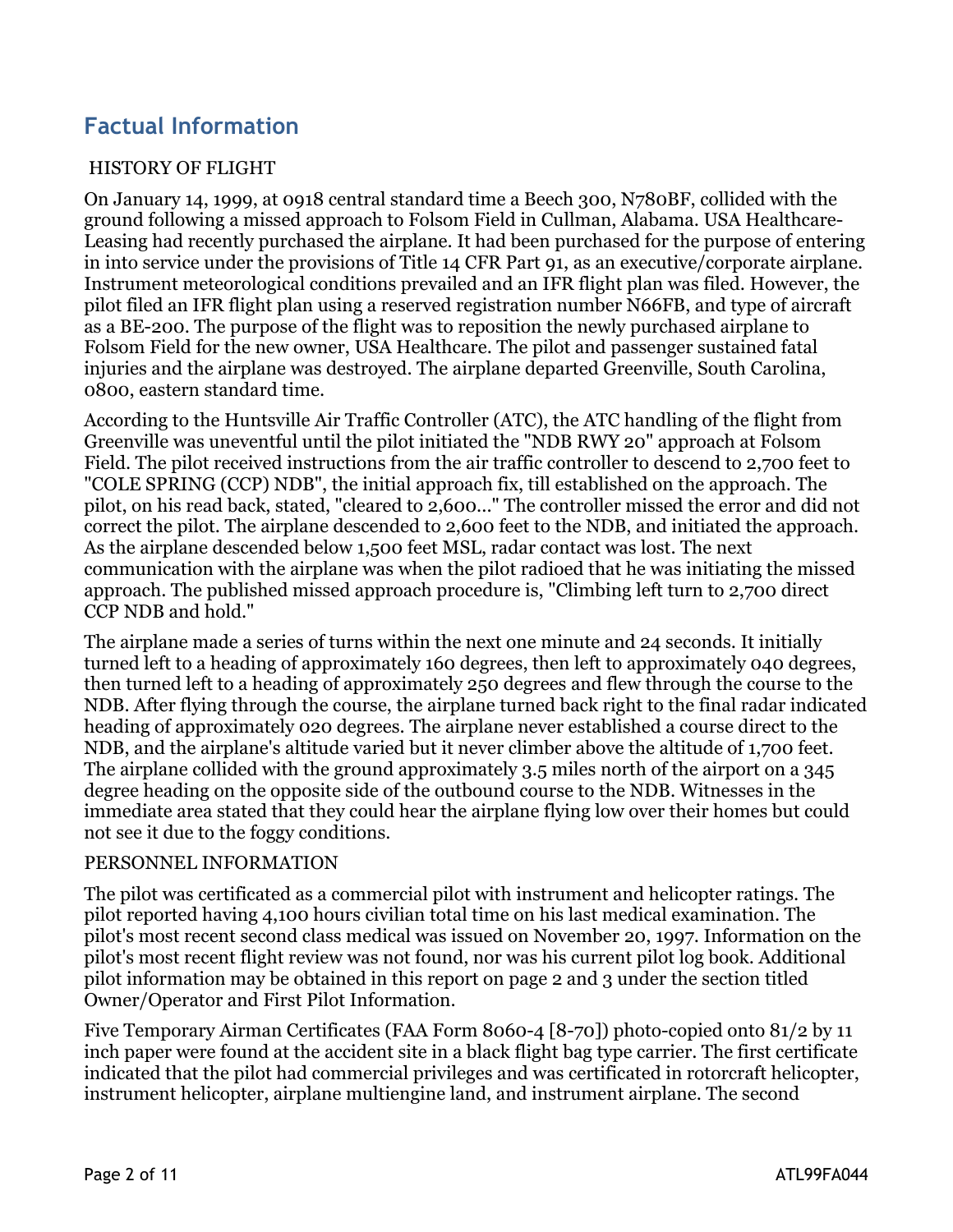certificate indicated that the pilot had Airline Transport Pilot (ATP) privileges and was certificated in rotorcraft helicopter, instrument helicopter, airplane multiengine land, instrument airplane, and held a type rating in the Beechcraft King Air 300. The third certificate indicated that the pilot had commercial privileges and was certificated in rotorcraft helicopter, instrument helicopter, airplane multiengine land, instrument airplane, and held a type rating in the BE-300. The forth certificate was blank, however there was a white substance in each of the blocks of the certificate similar to whiteout. The fifth certificate was completely blank. (see attached Airman Certificates).

The first certificate was issued on December 29, 1998, and the two subsequent certificates had a date of issuance of January 9, 1999. All three certificates were signed by the same FAA Inspector, who was located in the Birmingham, Alabama Flight Standards District Office (FSDO). According to the FAA Examiner whose name appeared on each certificate, only the first certificate was valid and was issued based on military competency requirements the pilot presented to the FAA Inspector.

Examination of copies of the military records (DA Form 759) dated January through August 1998, provided to the FAA, showed that the pilot was assigned to the USAAVNC Ft. Rucker, Alabama. The records showed that the pilot had accumulated 954 hours as pilot in command (PIC) in multi-engine fixed wing aircraft, 184 hours as co-pilot, for a total of 1138 hours in multi-engine fixed wing aircraft. In addition, the records showed that the pilot had accumulated 3090 hours as PIC in single engine rotary wing aircraft, 427 hours as co-pilot, 217 hours in helicopter flight simulators, for a total of 3517 hours in single engine rotary wing aircraft. The pilot's combined total time was 4044 hours as PIC, 611 hours as co-pilot, for a total combined time of 4655 hours of which 752 hours were in instrument weather conditions. Further examination of the records showed that the pilot had accumulated his multi-engine time in an Army C-12. (civilian equivalent Beech King-Air 200). (see attached comp records).

In addition to the above information the flight records showed that the pilot had completed the following: Instrument qualification, on August 22, 1998; medical examination renewed on September 13, 1998; standardization flight evaluations were completed in the C12 August 1998, and in the OH58 in September 1998. Also, his annual written was completed in September 1998, and that he had completed all of the military currency (AAPART) requirements.

According to the flight records section at Ft. Rucker, Alabama the DA Form 759 given to the FAA, was last used by the Ft. Rucker records section in 1989, and the approving authority shown on the DA Form 759 was not assigned to Ft. Rucker. The new form (DA Form 759) was now a computer generated form. (see attached DA Form 759).

Military records were requested from the US Army National Archives, and National Personnel Records Center in St. Louis, Missouri. A review of the pilot's records revealed that he had been honorably discharged from the US Army National Guard on October 16, 1990. Examination of the flight records did not show that the pilot had received a fixed wing rating or qualification. (see attached military records).

On January 9, 1999 the pilot completed familiarization flight training from the King Air 200 to the King Air 300 at the SimCom Training Center in Scottsdale, Arizona. As a result of the training the pilot received three Proficiency Certificates, one for completing the course, one for VFR Proficiency referencing AC61-91H par 7(i), and one for FAR 61.57(d) Instrument Proficiency.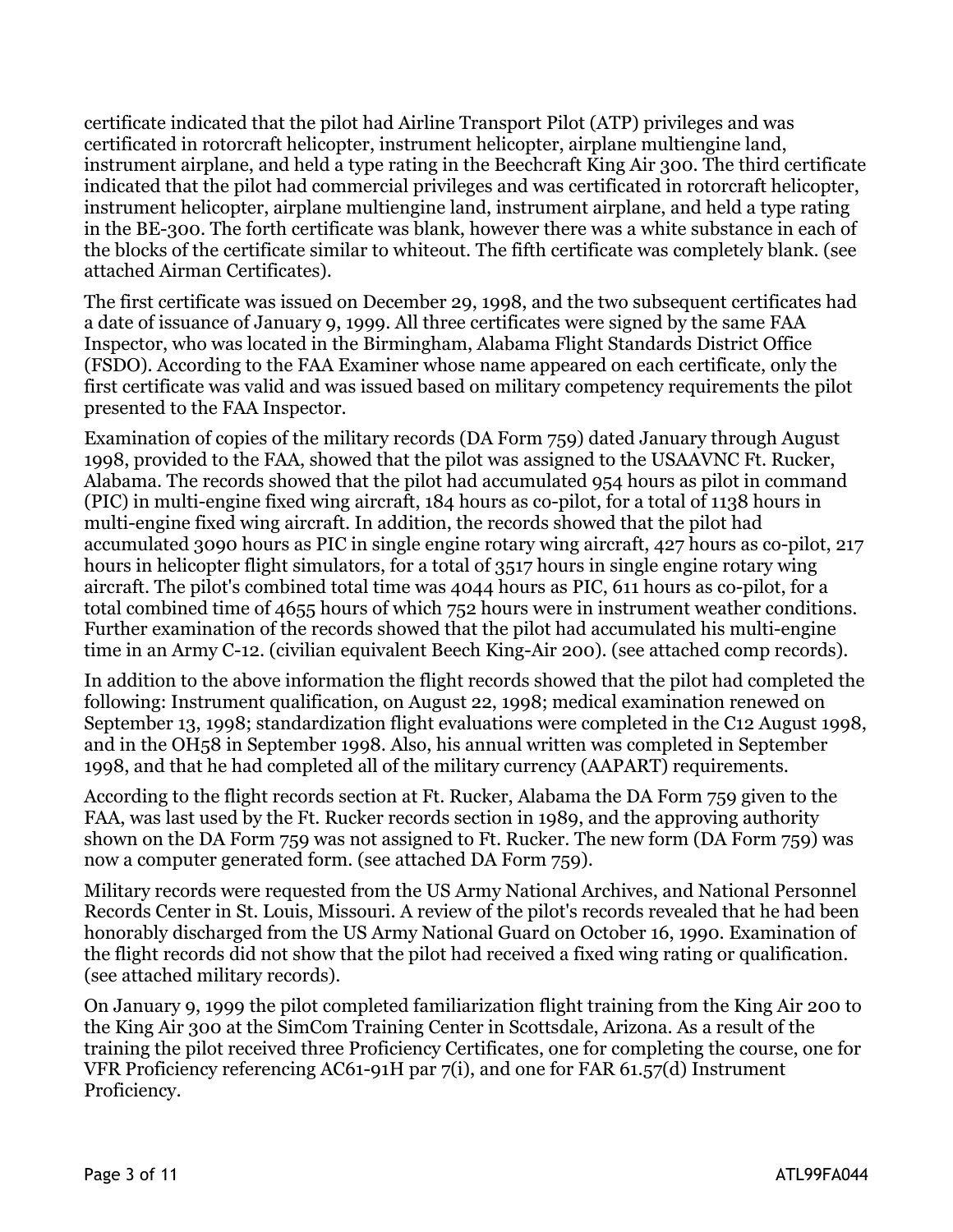A witness who attended and participated in the SimCom Training course with the pilot, stated that about three/four months prior to the accident, the pilot contacted him to see if he would be interested in flying a BE-300 for USA Healthcare leasing in Cullman, Alabama. The pilot stated that they were in the process of buying an aircraft and they would fly it in support of their corporate travel needs. He also was going to explore the possibility of placing it into FAR 135 operations. The witness stated that he was concerned about the experience level of the pilot in fixed wing aircraft and was told by the pilot that he would be getting his fixed wing certificate through the FAA as a military competency certificate. The witness figured that if he met the requirements, then everything would be in order. The witness stated that he would be interested if it did not conflict with his scheduled flight operations for his present employer. With that agreement reached, the witness and the pilot scheduled a training program at SimCom Training Center in Scottsdale, Arizona. The training period was from January 5, 1999 through January 9, 1999. Both of the pilots started the training program in the BE-200 simulator with differences to the BE-300 simulator as contracted. During the initial period of training, the witness stated that he was surprised to see the lack of proficiency of the pilot during the simulator sessions and stated that he had discussed this with the pilot. The pilot blamed the simulator for the poor performance. The witness stated that the below standard level of performance continued and on the third day , January 8th, 1999, copies of ILS plots were obtained by the witness. In addition, the witness spoke with their lead Instructor and expressed his concern for the obvious inability of the pilot to fly under instrument conditions. (see attached SimCom records).

#### AIRCRAFT INFORMATION

The Beechcraft Super King Air 300 was a nine (9) seat corporate, twin turboprop airplane, and was purchased by USA Healthcare Leasing on January 8, 1999. The aircraft had undergone a Phase 1 through Phase 4 inspection prior to delivery on January 14, 1999. These inspections were performed in compliance with the purchase agreement on the aircraft. All discrepancies found during the four phase inspections were repaired prior to delivery. Additional aircraft information may be obtained in this report on page 2 under the section titled aircraft information.

#### METEOROLOGICAL INFORMATION

According to witnesses in the local area, the weather was obscured with fog and light rain. Ceiling was less then 200 feet and visibility was less then one half mile. Additional meteorological information may be obtained in this report on page 4 under the section titled Weather Information.

#### COMMUNICATIONS

As the pilot neared Folsom Field, the following radio transmissions took place (times used are UTC, as provided by Huntsville [HSV] Approach Control):

1501:00 ER king air six foxtrot bravo huntsville approach descend pilots discretion maintain six thousand expect uh ndb runway two zero approach at the cullman airport.

1502:00 N66FB down to six and expect the ndb

1502:04 ER king air six foxtrot bravo the current huntsville weather is wind calm visibility seven few clouds at three hundred ceiling two thousand six hundred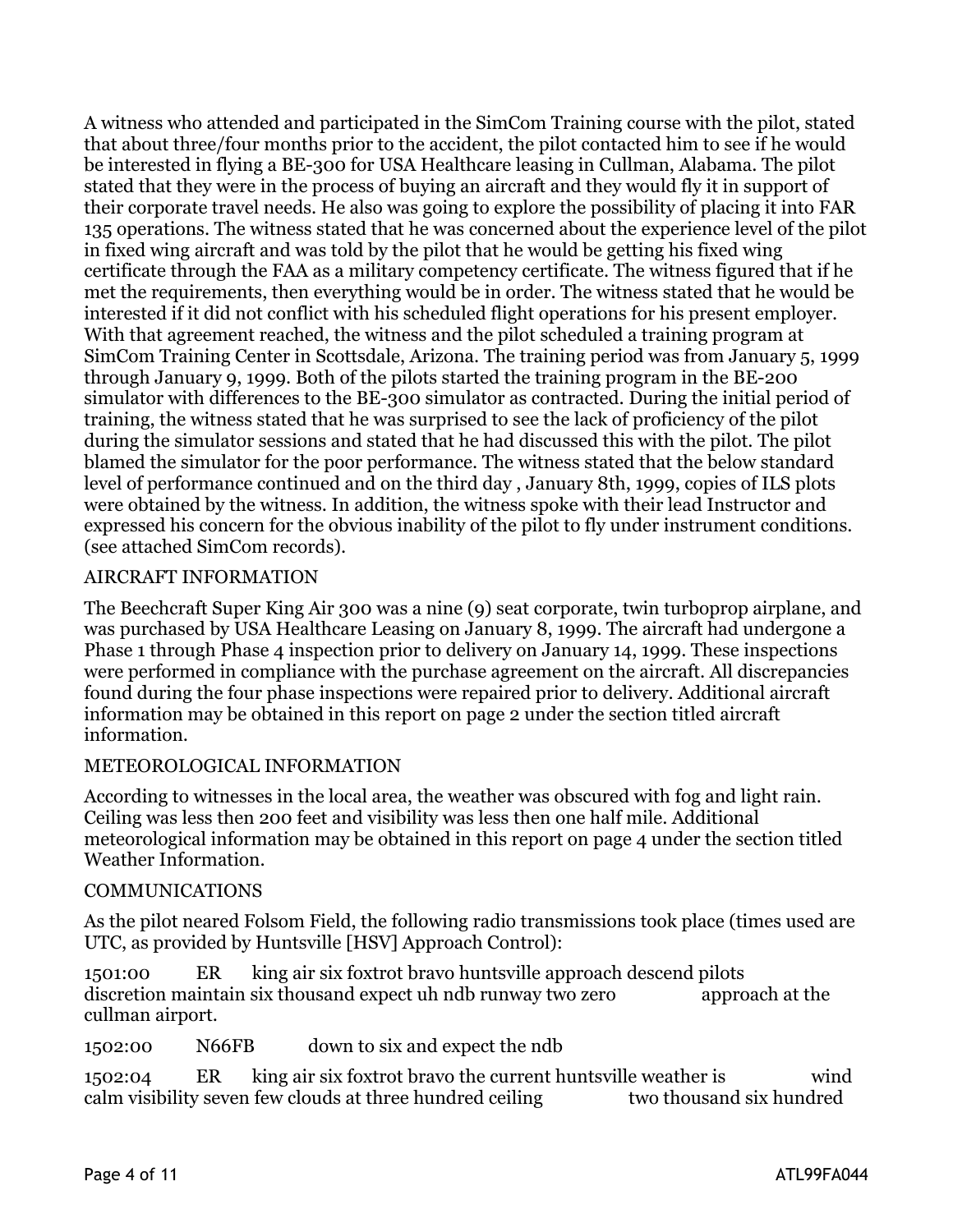broken five thousand five hundred broken and altimeter three zero one zero.

1502:19 N66FB three zero one zero.

1506:03 ER king air six foxtrot bravo descend and maintain three thousand and uh can you take a heading to the northeast uh like a three hundred heading.

1506:11 N66FB that's fine sir we'll turn to three hundred on down to three.

1509:55 ER king air six foxtrot bravo uh turn left heading --- two niner zero.

1510:01 N66FB two nine zero six fox bravo.

1511:48 ER king air six foxtrot bravo turn uh left heading --- two zero zero.

1511:53 N66FB to the left two zero zero six foxtrot bravo.

1512:18 ER king air six foxtrot bravo maintain uh two thousand --- seven hundred until established on final approach course cleared ndb runway two zero approach to the cullman airport you're five miles from cold springs.

1512:30 N66FB okay sir five miles from cold springs and two thousand six till established.

1512:44 ER six foxtrot bravo is that uh heading uh going to allow you to join uh I'm showing you just left of the final approach course.

1512:52 N66FB yes sir it should be pretty close.

1514:06 ER king air six foxtrot bravo is over cold springs radar service terminated frequency change to advisory report canceling your ifr with me or flight service on the ground.

1514:16 N66FB and six fox bravo thank you sir.

1516:29 N66FB and huntsville king air six six fox bravo

1516:39 ER november six foxtrot bravo understand you're canceled.

1516:41 N66FB that's a negative sir we're missed approach we're going to come back around and try it again.

1516:46 ER november six foxtrot bravo roger climb and maintain two thousand seven hundred ident (alarm in background).

1516:50 N66FB two thousand seven hundred and identing.

1518:08 ER six bravo uh six foxtrot bravo did you climb to two thousand seven hundred.

1518:18 ER king air six six foxtrot bravo approach.

Huntsville Approach attempted (unsuccessfully) for another 20 minutes to make radio contact with the pilot. (see attached ATC Radar Information).

## WRECKAGE AND IMPACT INFORMATION

The airplane wreckage was located approximately 3.5 miles north of the airport on a 345 degree heading in a rolling terrain field at an elevation of approximately 1,100 feet MSL. The impact site showed that the airplane collided with the ground at a steep nose down attitude,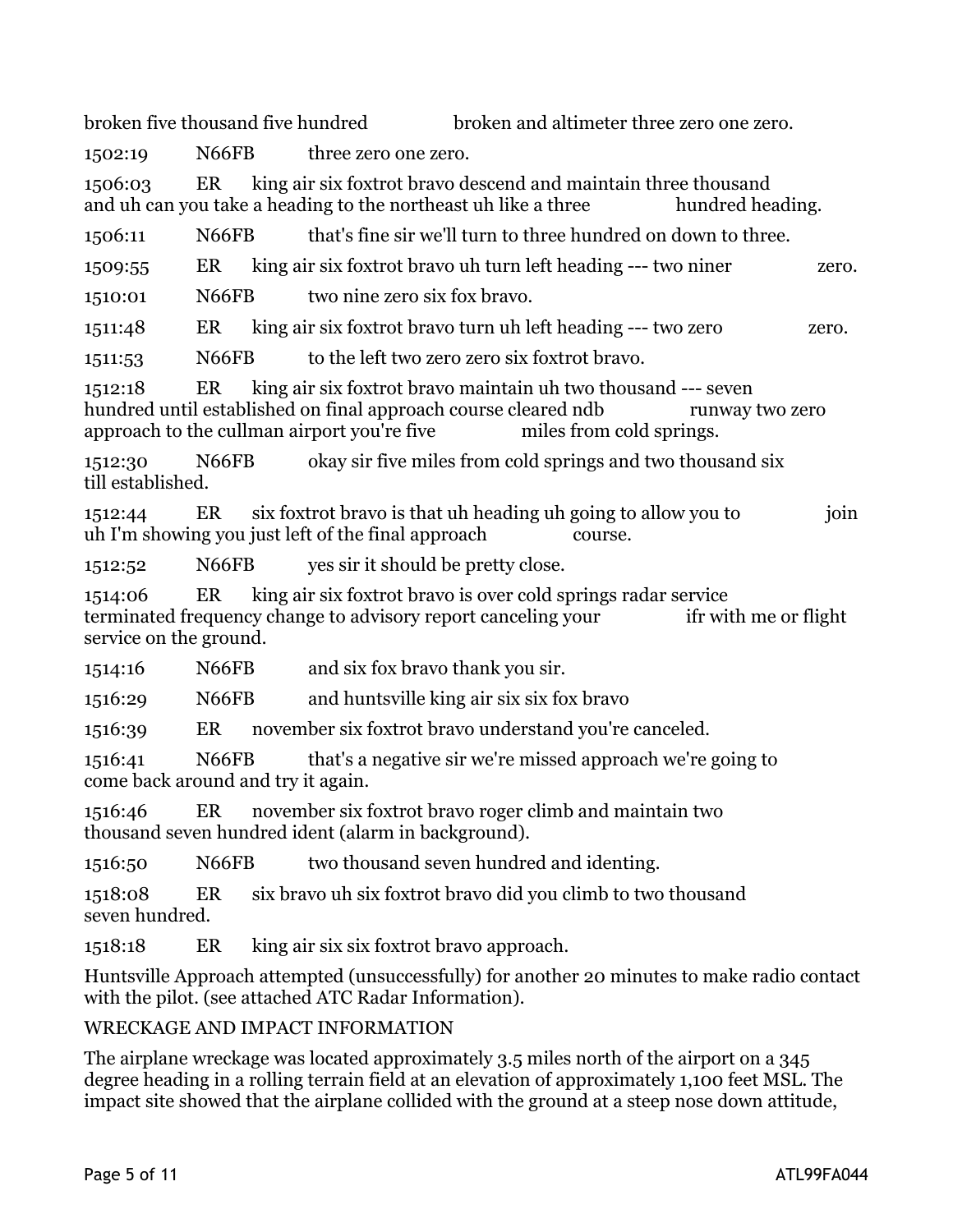approximately 63 degrees. The wreckage debris was spread over an area of about 550 feet by 150 feet wide, in the direction of travel. The GPS Coordinates for the impact crater was; N34 18.58 & W086 51.62. The direction of flight was a 305 degree heading, on the west side of the NDB approach path. Inspection of the airspeed indicators revealed that the needle of one of the indicators (unknown if it was from the pilot's or the copilot's side) was displaying a reading of 265 knots (stuck against the "barber pole" needle for the maximum limit). Onsite inspection confirmed that the flaps were up and the landing gear was in the retracted position at the time of impact.

The airplane was equipped with an autopilot system. However, as a result of impact damage, it was not possible to ascertain if the autopilot was engaged at the time of impact. The airplane was also equipped with a Dorn & Margolin ELT, Model DM ELT 8.1, serial number 5389, with a battery inspection due date of September 1999. The ELT was destroyed on impact and did not activate.

The left wing was separated from the airplane and was located approximately 25 feet northwest of the impact point. All controls cables were separated in what appeared to be tension overload at approximately the point of wing separation. The left engine and nacelle was found separated from the wing, with the engine remaining in the impact depression. Fuel cells ruptured on impact; a strong odor of fuel and evidence of fuel spill was present at the site.

The right wing was separated from the airplane and fragmented into multiple pieces. All flight control cables were separated in what appeared to be tension overload at the various fracture points of the wing and flight control surfaces. Fuel cells ruptured on impact, leaving a strong odor of fuel and evidence of fuel spill.

The fuselage was separated into multiple pieces. The cabin area sustained major damage. Both pilot seats were separated from their attachment points and exited the airplane on impact. Both occupants, according to statements made by rescue personnel, wore lap belts and shoulder harnesses. The empennage fractured into multiple pieces upon impact. The control cables and rods inspected were separated in what appeared to be tension overload, as a result of impact forces.

The airplane was recovered by Atlanta Air Salvage, on January 18, 1999, and transported to their facility in Griffin, Georgia. The engines were subsequently shipped to Pratt & Whitney Canada, and the propellers were shipped to Hartzell Propeller Inc. Piqua, Ohio for further examination.

The left engine displayed severe impact damage, including complete structural separation of the power and gas generator sections. Strong circumferential rubbing and machining were displayed by the compressor turbine, the 1st stage power turbine vane ring, the 1st stage power turbine, the 2nd stage power turbine vane ring, and the 2nd stage power turbine. The compressor turbine shroud, and the 1st and 2nd stage power turbine shrouds displayed heavy circumferential rubbing and machining. The 2nd stage power turbine blades were fractured, and the reduction gearbox 2nd stage carrier web was fractured in torsion from the propeller shaft coupling.

The right engine displayed severe impact damage, including compressional deformation and partial rupturing of the exhaust duct. Strong circumferential rubbing and machining were displayed by the compressor turbine, the 1st stage power turbine vane ring, the 1st stage power turbine, the 2nd stage power turbine vane ring, and the 2nd stage power turbine. The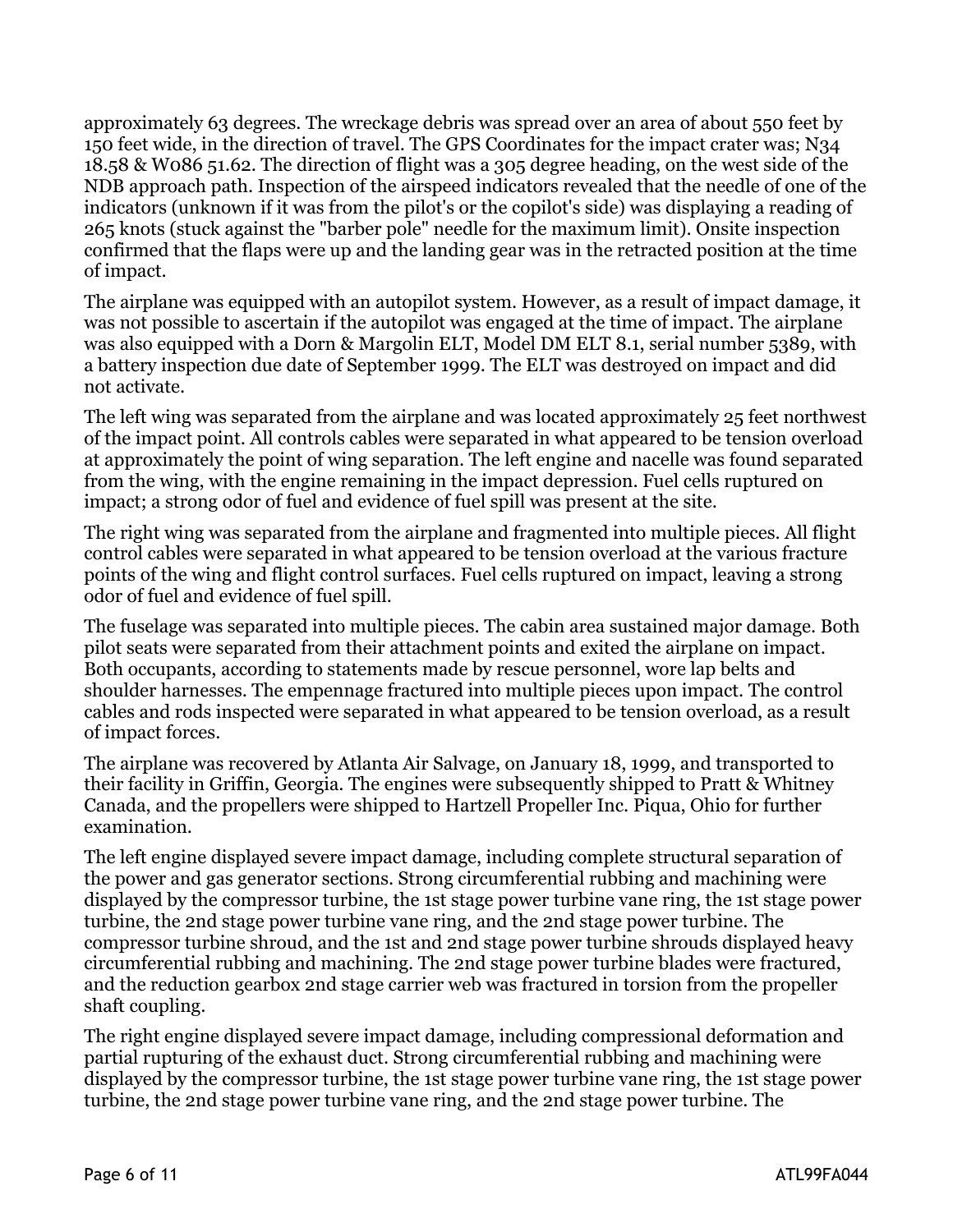compressor turbine blade tips and shroud, and the 1st and 2nd power turbine blade tips and shrouds displayed heavy circumferential rubbing and machining. The reduction gearbox 2nd stage carrier web was fractured in torsion from the propeller shaft coupling.

Examination of the propellers found both spinner domes and spinner bulkheads missing: 3 of the 4 blades had been broken off of the hub of each propeller. The piston/cylinder assembly was also broken off of the hub of each propeller;  $5-1/2$  blade clamp assemblies were missing as well as some small parts (some mounting bolts, link arms, link screws...). Both propellers were very similar in appearance and had similar impact damage.

### MEDICAL AND PATHOLOGICAL INFORMATION

A post mortem examination of the pilot was conducted by the Alabama Department of Forensic Sciences, in Huntsville, Alabama. On March 4, 1999, a toxicology examination of the pilot was conducted by the FAA Toxicology Research Laboratory. The examination revealed no drugs detected in kidney. 13 (mg/dl, mg/hg) Ethanol detected in Kidney and 19 (mg/dl, mg/hg) Ethanol detected in Muscle. Carbon Monoxide and Cyanide tests were not conducted due to the lack of suitable specimens.

#### TESTS AND RESEARCH

The powerplant investigation was performed on March 3rd & 4th, 1999, at the Pratt & Whitney Canada Service Investigation Facilities at Bridgeport, West Virginia. The following organizations were present during the examination: NTSB, Raytheon Aircraft Company, and Pratt & Whitney Canada.

According to Pratt & Whitney Canada, there were no indications of any operational dysfunction to any of the engine components examined regarding impact damage. Both the left and right engines displayed similar rotational signatures to their internal components characteristic of the engines' producing power at impact, likely a middle to high power range. The engines displayed no indications of any pre-impact anomalies or distress that would have precluded normal operation prior to impact. For more information (See attached P&W Canada Teardown Report).

The propeller examination was performed on April 16, 1999, at Hartzell Propeller Inc., Piqua, Ohio. The following organizations were present during the examination: FAA, Raytheon Aircraft company, Hartzell Propeller.

These types of propellers were a 4-bladed single acting, hydraulically operated, constant speed model with full feathering and reversing capabilities. Oil pressure from the primary propeller governor is used to move the blades to the low pitch (blade angle) direction. Blade mounted counterweights and feathering springs actuate the blades towards the high pitch direction in the absence of governor oil pressure. The blades are of aluminum construction. The hub and blade clamps are steel. Propeller rotation is clockwise as viewed from the rear.

According to Hartzell Propeller, both propellers were rotating at the time of impact. Neither propeller was feathered. No meaningful estimate of blade angle or power at the time of impact could be made. There were no propeller discrepancies noted that could have precluded normal operation. All damage was consistent with impact damage. For more Information (See Attached Hartzell Propeller teardown report).

### ADDITIONAL INFORMATION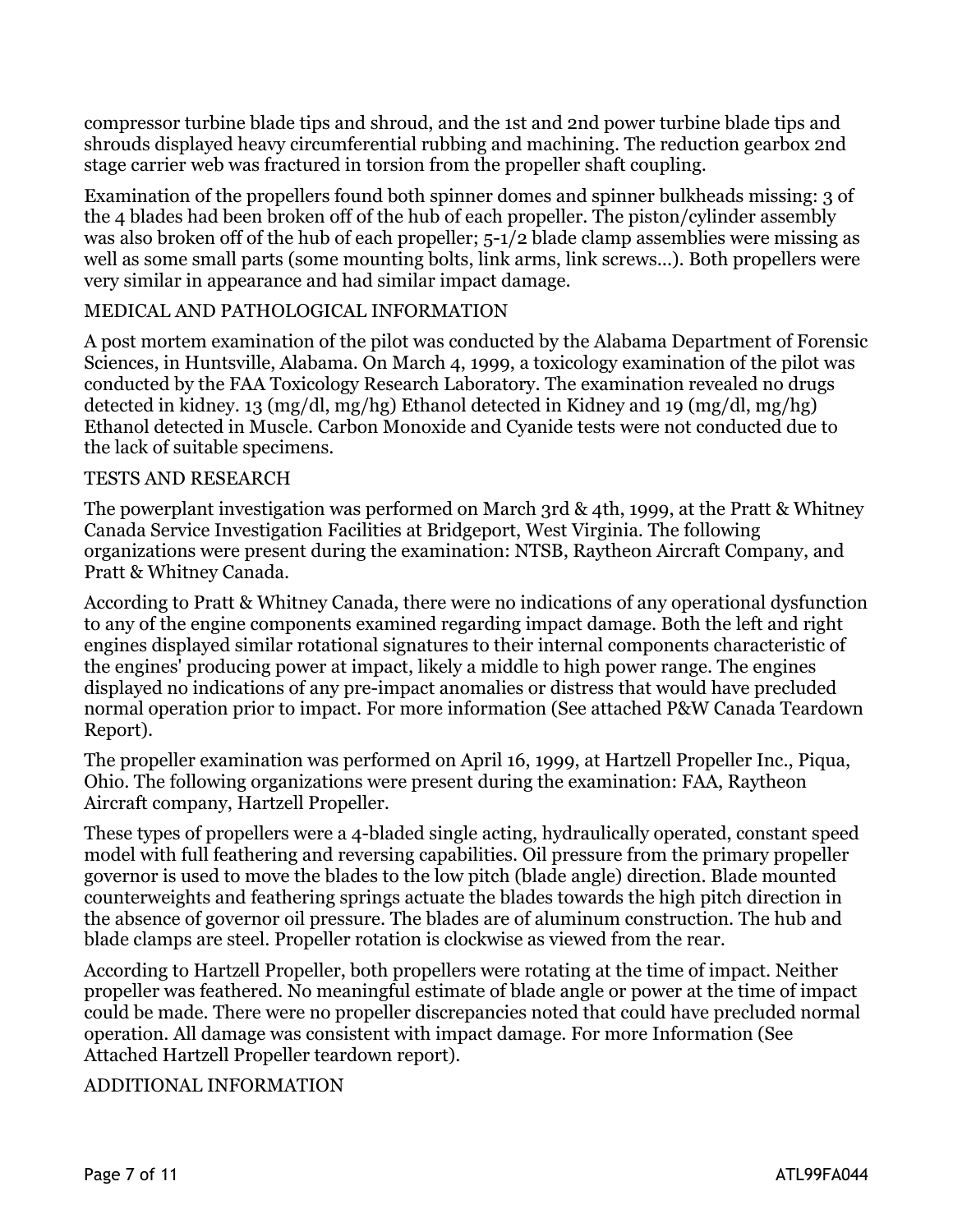Several witnesses were interviewed during the course of this investigation. The following is a brief summary of some of those statements. For more information (see attached witness statements).

A witness from the Mississippi Guard stated that the pilot had been in the process of applying for membership in the Mississippi Guard as a helicopter pilot, to fly OH58 helicopters. His application had just been instituted and very little information was on record. No resume was on file, however, the witness recalled that the pilot had been out of the Alabama Guard for about 8 years. He could not recall any conversation with the pilot regarding any fixed wing flying experience.

A management pilot for the US Army at Ft. Rucker, Alabama, who works in the Department of Evaluation and Standards for the US Army, stated that he had no recollection of the pilot having completed any flight training or flight operation over the previous two years. He verified this with another Officer of the same unit. He also verified that all flight records, DA form 759 and DA form 759-1 were computer generated, not typed (as were the forms submitted by the pilot to the Birmingham FSDO). In addition, he verified that on the DA form 759 submitted by the pilot the signature of the operations officer was not valid. There was no Major by that name assigned to Ft. Rucker as an Operations Officer.

The Manager of Flight Safety International, provider of flight training to the military in C12 (BE-200) and other King Air Equipment, reviewed the training records and found no record of the pilot completing any fixed wing flight training at their facility from 1983 through 1999.

A witness from Rotor Wing Helicopter who knew the pilot and had worked for him during the period from 1986 through 1989, said that he was a fairly competent helicopter pilot, but he was not aware that the pilot having any fixed wing experience. He said the pilot flew out of Pell City, Alabama, in the reserve, but only flew helicopters. He never saw him fly any fixed wing aircraft. He mentioned that the pilot was relieved from his employment with Rotor Wing in 1989.

The Chief Pilot of Life Saver Flight Operations, Caraway Medical Center, helicopter operations knew the pilot from flight operations with the Reserve. He also had received a copy of a resume from the pilot approximately January, 1998. His knowledge of the pilot did not include him flying any fixed wing aircraft, nor was any fixed wing time reported in the resume.

In addition to the FAA, parties to the investigation were; Raytheon Aircraft Company, Pratt & Whitney Canada and National Air Traffic Controllers Association (NATCA).

The wreckage was released to the owner USA Healthcare Leasing, 401 Arnold Street NE, Cullman, Alabama, 35055, on March 12, 1999. (see attached wreckage release).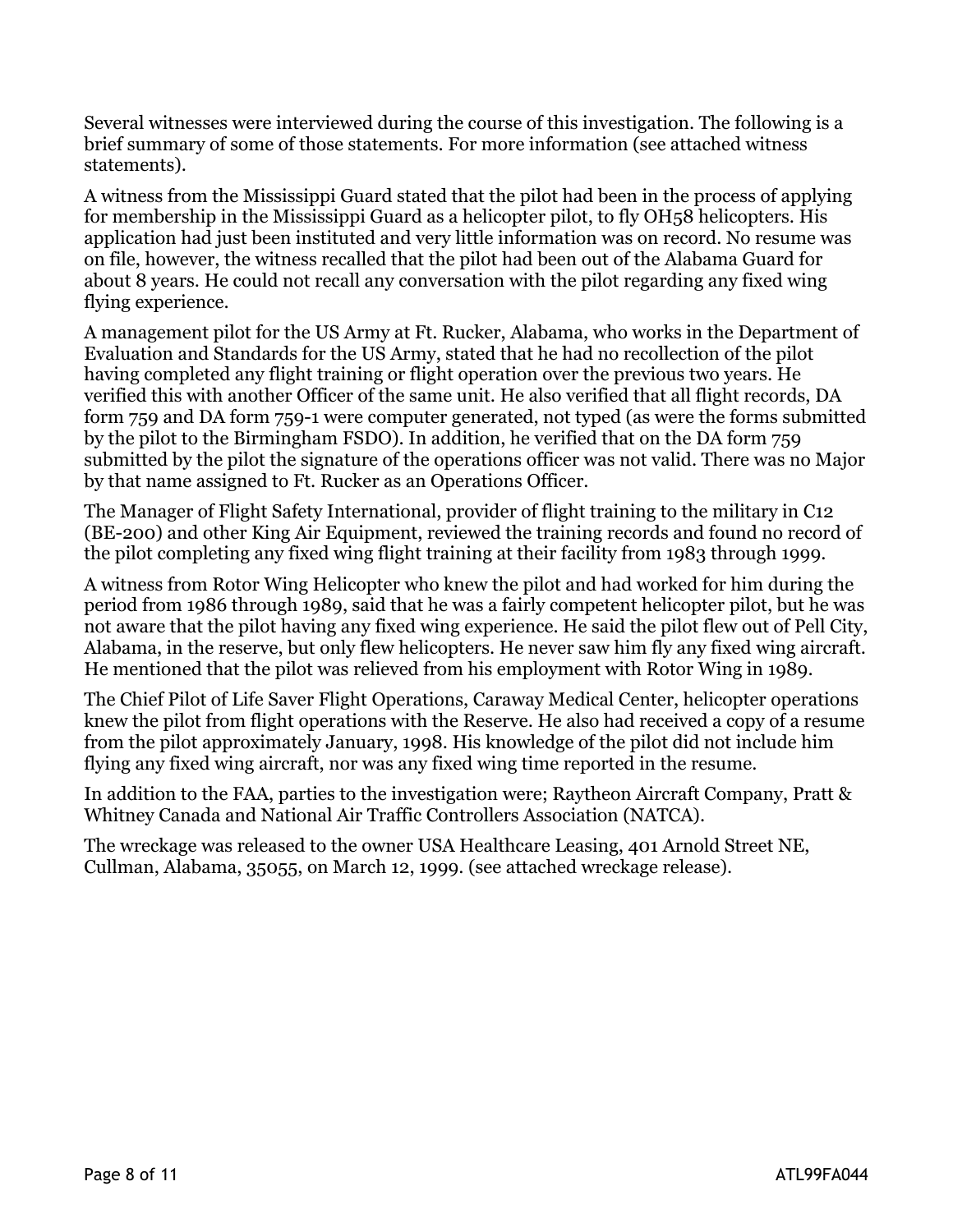## **Pilot Information**

| Certificate:                     | Commercial                                | Age:                              | 43, Male   |
|----------------------------------|-------------------------------------------|-----------------------------------|------------|
| Airplane Rating(s):              | None                                      | Seat Occupied:                    | Left       |
| <b>Other Aircraft Rating(s):</b> | Helicopter                                | <b>Restraint Used:</b>            |            |
| Instrument Rating(s):            | Helicopter                                | <b>Second Pilot Present:</b>      | No         |
| Instructor Rating(s):            | None                                      | <b>Toxicology Performed:</b>      | Yes        |
| <b>Medical Certification:</b>    | Class 2 Valid Medical--no<br>waivers/lim. | <b>Last Medical Exam:</b>         | 07/20/1997 |
| <b>Occupational Pilot:</b>       |                                           | Last Flight Review or Equivalent: |            |
| <b>Flight Time:</b>              | 4100 hours (Total, all aircraft)          |                                   |            |

## **Aircraft and Owner/Operator Information**

| Aircraft Manufacturer:        | <b>Beech</b>                    | <b>Registration:</b>                         | <b>N780BF</b> |
|-------------------------------|---------------------------------|----------------------------------------------|---------------|
| Model/Series:                 | 300 300                         | <b>Aircraft Category:</b>                    | Airplane      |
| Year of Manufacture:          |                                 | <b>Amateur Built:</b>                        | No.           |
| Airworthiness Certificate:    | Normal                          | Serial Number:                               | FA-70         |
| <b>Landing Gear Type:</b>     | Retractable - Tricycle          | Seats:                                       | 11            |
| Date/Type of Last Inspection: | 01/14/1999, AAIP                | <b>Certified Max Gross Wt.:</b>              | 14100 lbs     |
| Time Since Last Inspection:   | 3 Hours                         | Engines:                                     | 2 Turbo Prop  |
| Airframe Total Time:          | 7687 Hours                      | <b>Engine Manufacturer:</b>                  | P&W           |
| ELT:                          | Installed, not activated        | <b>Engine Model/Series:</b>                  | PT6A-60A      |
| <b>Registered Owner:</b>      | USA HEALTHCARE LEASING,<br>INC. | <b>Rated Power:</b>                          | 1050 hp       |
| Operator:                     | USA HEALTHCARE-LEASING          | <b>Air Carrier Operating</b><br>Certificate: | None          |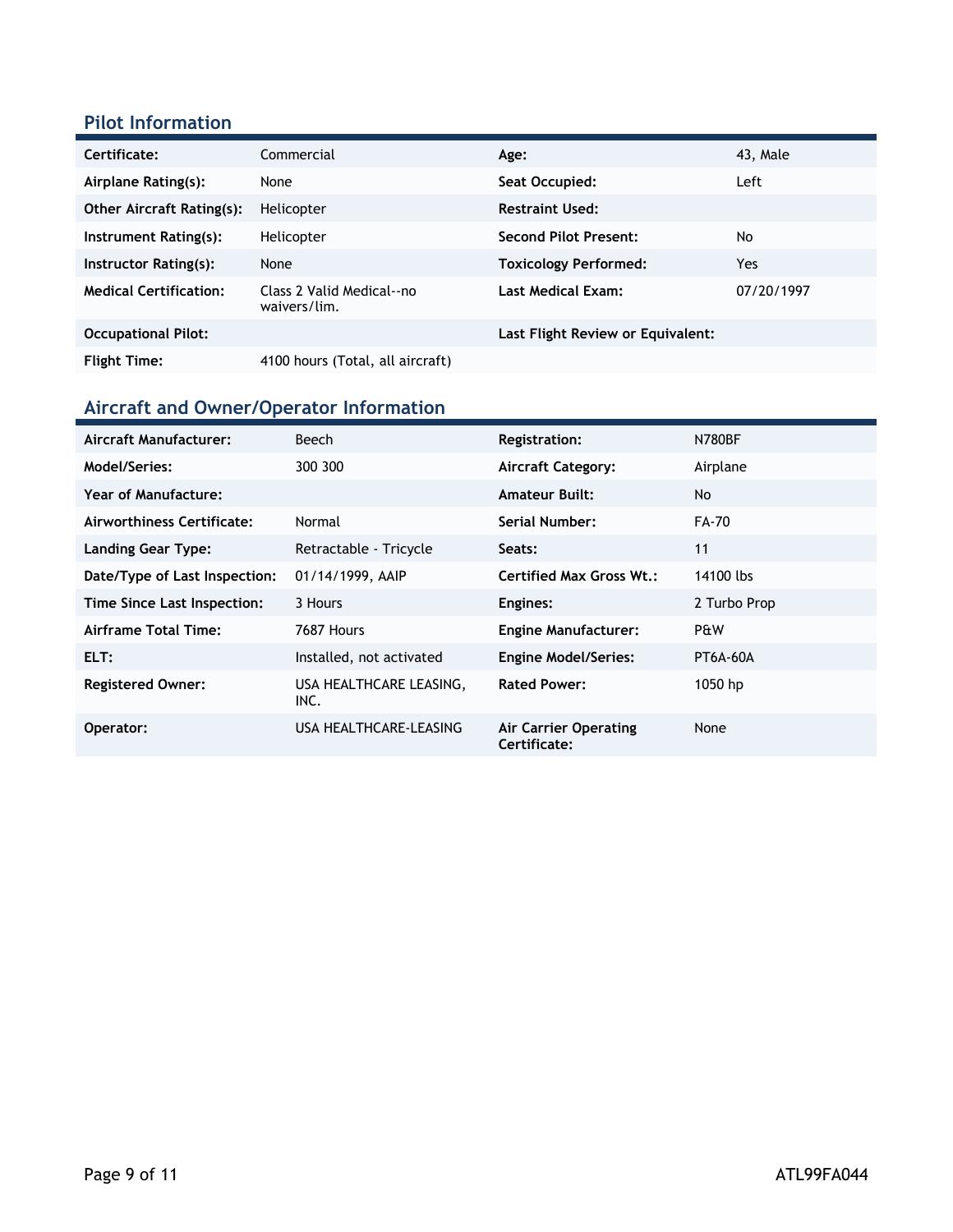## **Meteorological Information and Flight Plan**

| <b>Conditions at Accident Site:</b>     | Instrument Conditions    | <b>Condition of Light:</b>        | Day                               |
|-----------------------------------------|--------------------------|-----------------------------------|-----------------------------------|
| <b>Observation Facility, Elevation:</b> | HSV, 629 ft msl          | <b>Observation Time:</b>          | 0920 CST                          |
| Distance from Accident Site:            | <b>30 Nautical Miles</b> | Direction from Accident Site:     | $360^\circ$                       |
| <b>Lowest Cloud Condition:</b>          | Unknown / 0 ft agl       | <b>Temperature/Dew Point:</b>     | 12 $^{\circ}$ C / 12 $^{\circ}$ C |
| Lowest Ceiling:                         | Broken / 700 ft agl      | Visibility                        | 2 Miles                           |
| Wind Speed/Gusts, Direction:            | 9 knots, 270°            | Visibility (RVR):                 | $0$ ft                            |
| <b>Altimeter Setting:</b>               | 30 inches Hg             | Visibility (RVV):                 | 0 Miles                           |
| <b>Precipitation and Obscuration:</b>   |                          |                                   |                                   |
| <b>Departure Point:</b>                 | GREENEVILLE, SC (GMU)    | <b>Type of Flight Plan Filed:</b> | <b>IFR</b>                        |
| Destination:                            | , AL (3A1)               | <b>Type of Clearance:</b>         | <b>IFR</b>                        |
| <b>Departure Time:</b>                  | 0908 EST                 | Type of Airspace:                 | Class E                           |
|                                         |                          |                                   |                                   |

### **Airport Information**

| Airport:                  | FOLSOM (3A1)     | <b>Runway Surface Type:</b>      | Asphalt |
|---------------------------|------------------|----------------------------------|---------|
| <b>Airport Elevation:</b> | 960 ft           | <b>Runway Surface Condition:</b> | Wet     |
| Runway Used:              | 20               | IFR Approach:                    | ADF/NDB |
| Runway Length/Width:      | 5500 ft / 100 ft | <b>VFR Approach/Landing:</b>     | None    |

## **Wreckage and Impact Information**

| Crew Injuries:          | 1 Fatal | Aircraft Damage:           | Destroved |
|-------------------------|---------|----------------------------|-----------|
| Passenger Injuries:     | 1 Fatal | <b>Aircraft Fire:</b>      | None      |
| <b>Ground Injuries:</b> | N/A     | <b>Aircraft Explosion:</b> | None      |
| Total Injuries:         | 2 Fatal | Latitude, Longitude:       |           |

### **Administrative Information**

| Investigator In Charge (IIC):            | <b>BUTCH</b> | <b>WILSON</b>                                                                                                                                                                                                                                                                                                                                      | <b>Adopted Date:</b> | 01/18/2001 |
|------------------------------------------|--------------|----------------------------------------------------------------------------------------------------------------------------------------------------------------------------------------------------------------------------------------------------------------------------------------------------------------------------------------------------|----------------------|------------|
| <b>Additional Participating Persons:</b> |              | EDWARD JESZKA; BIRMINGHAM, AL                                                                                                                                                                                                                                                                                                                      |                      |            |
| <b>Publish Date:</b>                     |              |                                                                                                                                                                                                                                                                                                                                                    |                      |            |
| <b>Investigation Docket:</b>             |              | NTSB accident and incident dockets serve as permanent archival information for the NTSB's<br>investigations. Dockets released prior to June 1, 2009 are publicly available from the NTSB's<br>Record Management Division at pubing@ntsb.gov, or at 800-877-6799. Dockets released after<br>this date are available at http://dms.ntsb.gov/pubdms/. |                      |            |